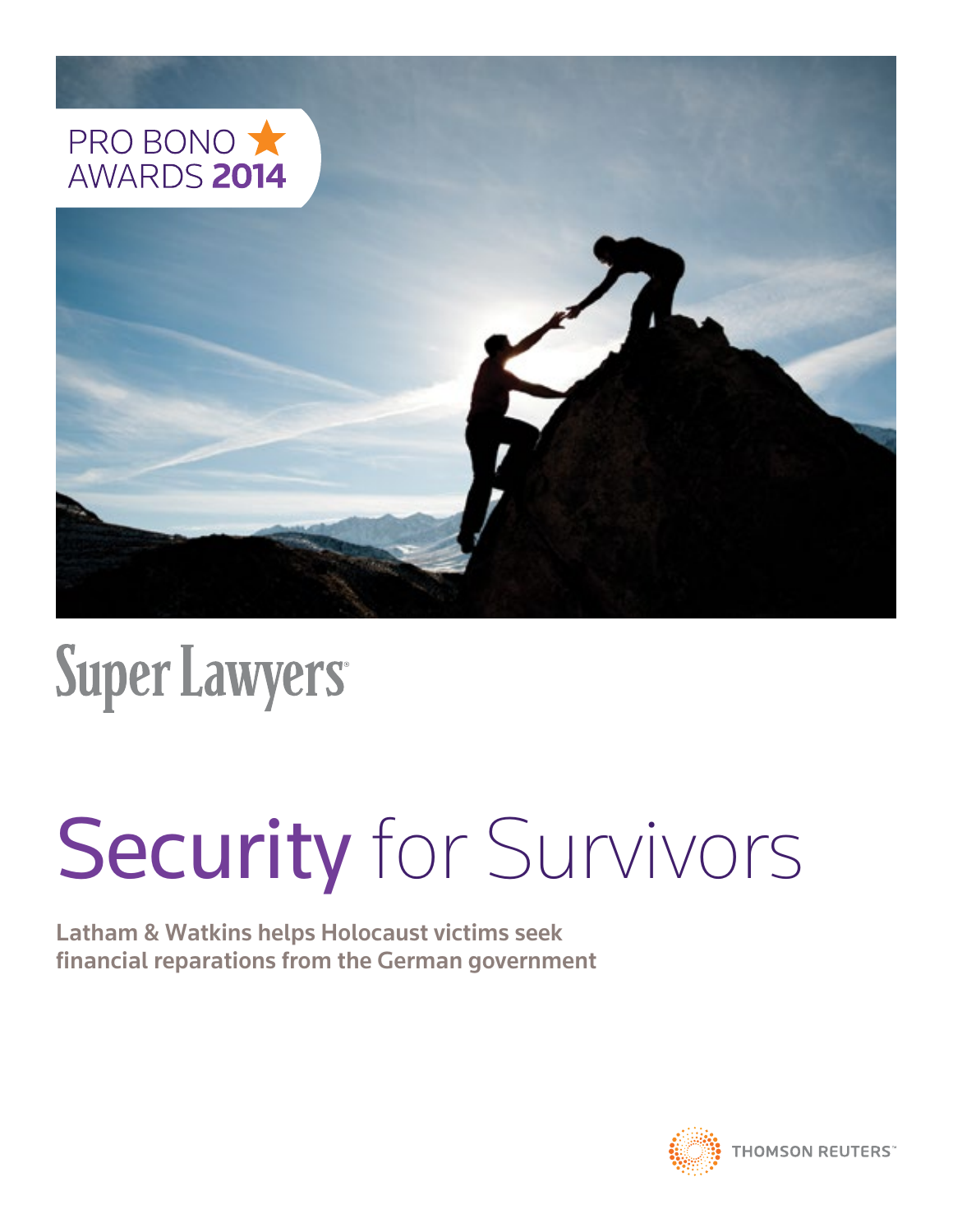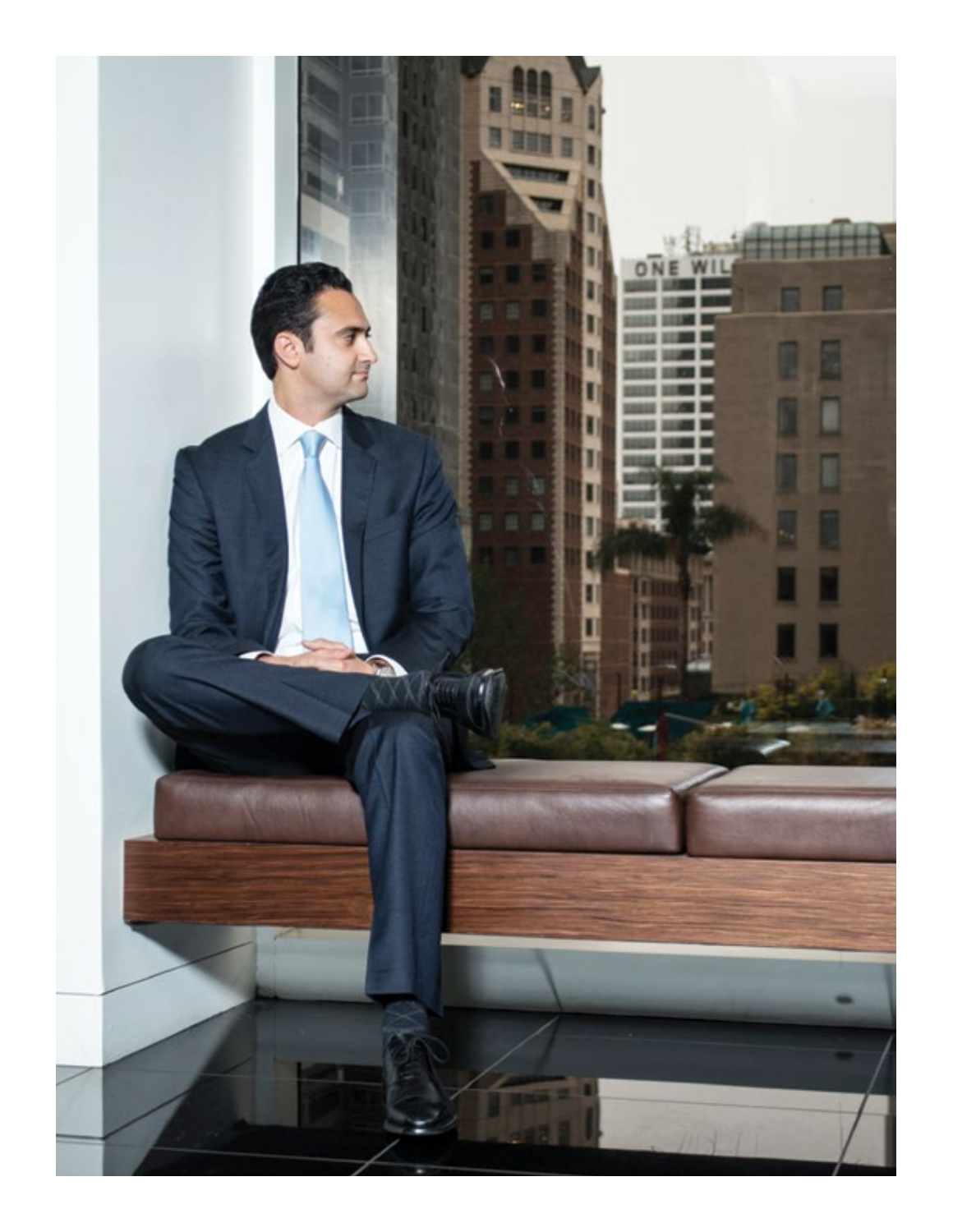

## Security for Survivors

Latham & Watkins helps Holocaust victims seek financial reparations from the German government

BY JOE MULLICH PHOTOGRAPHY BY DUSTIN SNIPES

AFTER ENDURING ONE OF THE MOST HORRIFIC EVENTS KNOWN TO HUMANKIND, many Holocaust survivors face a different challenge near the end of their lives. An estimated 25 to 30 percent of survivors in the U.S. live below the poverty line and about half of those in Los Angeles are classified as poor or low-income, according to Bet Tzedek, a Los Angeles-based legal services organization.

"Survivors might be struggling to afford food as well as medicine for a sick wife," says Josh Mausner, an associate at Latham & Watkins' Los Angeles office.

So his firm decided to do something about it. Since 2007, some 350 lawyers from Latham & Watkins' offices in the United States and Germany, in collaboration with Bet Tzedek, have participated in a pro bono program to help clients receive financial compensation for work done in German-controlled ghettos throughout Europe during World War II.

None of it is easy. "Many of the clients are frail and housebound," says Diego Cartagena, pro bono director at Bet Tzedek. "There are issues with dementia and memory loss. The lawyers often have to make home visits to secure the signatures of clients."

The work also involves navigating complicated and often confusing laws. In 2002, Germany enacted a program, known by its German acronym ZRBG, which allows survivors who worked in Nazi-controlled ghettos to apply for monthly government pensions. But the program's requirements were fairly stringent: Between 2002 and 2007, more than 80 percent of applicants were denied.

In 2007, Germany introduced another option, the German Ghetto Work Payment program, which allowed qualified survivors to receive a one-time payment of 2,000 euros. Two years later, the courts issued several decisions to loosen ZRBG's rules and the program agreed to reconsider thousands of previously rejected applicants.

"We got a good approval rate based on the new, broad law," says Mausner, who serves as global coordinator of Latham & Watkins' Holocaust reparations programs. "We ramped up our effort." In some cases, he says, clients lived in ghetto-like conditions during the war, even if the area was not formally recognized as a ghetto. So Mausner and his pro bono team applied for pensions based on the theory that their clients' wartime conditions *should* have been classified as a ghetto.

Josh Mausner, an associate at Latham & Watkins' Los Angeles office and global coordinator of the firm's Holocaust reparations programs.